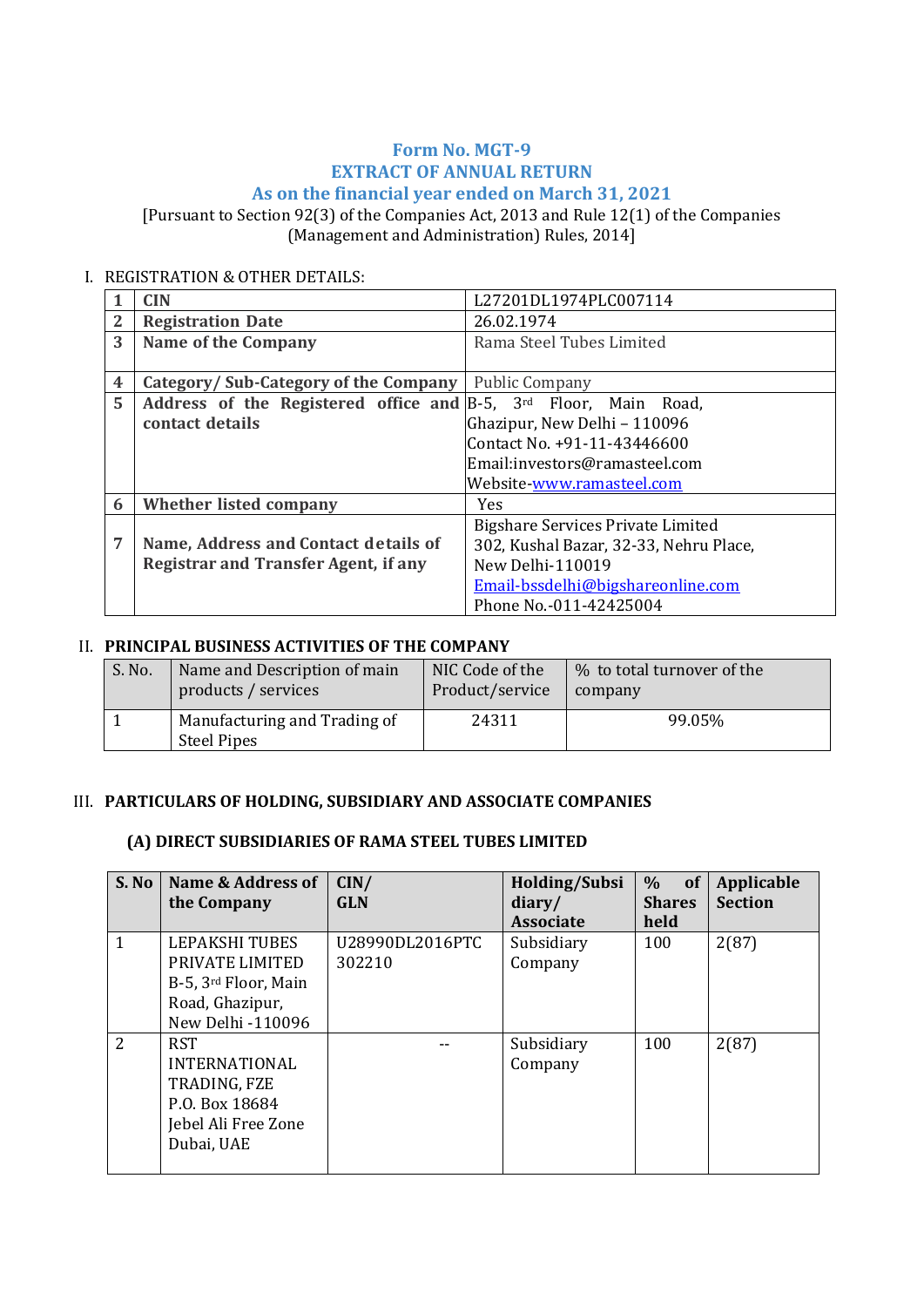## **(B) DIRECT SUBSIDIARIES OF RST INTERNATIONAL TRADING, FZE**

| S. No | Name & Address of     | CIN/       | Holding/Subsi    | $\%$<br>$\overline{\phantom{a}}$ of $\overline{\phantom{a}}$ | Applicable     |
|-------|-----------------------|------------|------------------|--------------------------------------------------------------|----------------|
|       | the Company           | <b>GLN</b> | diary/           | <b>Shares</b>                                                | <b>Section</b> |
|       |                       |            | <b>Associate</b> | held                                                         |                |
|       | <b>RST</b> Industries |            | Subsidiary       | 99                                                           | 2(87)          |
|       | Limited               |            | Company          |                                                              |                |
|       | 2, Accosiation        |            |                  |                                                              |                |
|       | Avenue, Off Coker     |            |                  |                                                              |                |
|       | Road (ILUPEJU,        |            |                  |                                                              |                |
|       | LAGOS)                |            |                  |                                                              |                |

## IV. **SHARE HOLDING PATTERN (Equity Share Capital Breakup as percentage of Total Equity)**

#### **A) Category-wise Share Holding**

| Category of<br>Shareholders |                  | No. of Shares held on<br>31-March-2020 |                  |                                         | No. of Shares held on<br>31-March-2021 |                  |                  |                                         | % Change<br>during<br>the year |
|-----------------------------|------------------|----------------------------------------|------------------|-----------------------------------------|----------------------------------------|------------------|------------------|-----------------------------------------|--------------------------------|
|                             | Demat            | Physical                               | <b>Total</b>     | $%$ of<br><b>Total</b><br><b>Shares</b> | <b>Demat</b>                           | Physical         | <b>Total</b>     | $%$ of<br><b>Total</b><br><b>Shares</b> |                                |
| A. Promoters                |                  |                                        |                  |                                         |                                        |                  |                  |                                         |                                |
| $(1)$ Indian                |                  |                                        |                  |                                         |                                        |                  |                  |                                         |                                |
| a) Individual/HUF           | 10290863         | $\boldsymbol{0}$                       | 10290863         | 61.28                                   | 10468133                               | $\boldsymbol{0}$ | 10468133         | 62.33                                   | 1.06                           |
| b) Central/state Govt       | $\overline{0}$   | $\mathbf{0}$                           | $\mathbf{0}$     | 0.00                                    | $\mathbf{0}$                           | $\boldsymbol{0}$ | $\mathbf{0}$     | 0.00                                    | 0.00                           |
| c) Bodies Corp.             | $\overline{0}$   | $\boldsymbol{0}$                       | $\boldsymbol{0}$ | 0.00                                    | $\boldsymbol{0}$                       | $\overline{0}$   | $\boldsymbol{0}$ | 0.00                                    | 0.00                           |
| d) Banks / FI               | $\overline{0}$   | $\boldsymbol{0}$                       | $\boldsymbol{0}$ | 0.00                                    | $\mathbf{0}$                           | $\overline{0}$   | $\mathbf{0}$     | 0.00                                    | 0.00                           |
| e) Any other                | $\overline{0}$   | $\mathbf{0}$                           | $\overline{0}$   | 0.00                                    | $\mathbf{0}$                           | $\overline{0}$   | $\mathbf{0}$     | 0.00                                    | 0.00                           |
| (Specify)                   |                  |                                        |                  |                                         |                                        |                  |                  |                                         |                                |
| 1 Group Companies           | $\boldsymbol{0}$ | $\boldsymbol{0}$                       | $\mathbf{0}$     | 0.00                                    | $\mathbf{0}$                           | $\boldsymbol{0}$ | $\mathbf{0}$     | 0.00                                    | 0.00                           |
| 2 Director Relatives        | $\mathbf{0}$     | $\mathbf{0}$                           | $\mathbf{0}$     | 0.00                                    | $\mathbf{0}$                           | $\overline{0}$   | $\mathbf{0}$     | 0.00                                    | 0.00                           |
| Sub-total (A) (1):-         | 10290863         | $\mathbf{0}$                           | 10290863         | 61.28                                   | 10468133                               | $\overline{0}$   | 10468133         | 62.33                                   | 1.06                           |
| (2) Foreign                 |                  |                                        |                  |                                         |                                        |                  |                  |                                         | 0.00                           |
| a) NRIs - Individuals       | $\mathbf{0}$     | $\boldsymbol{0}$                       | $\boldsymbol{0}$ | 0.00                                    | $\boldsymbol{0}$                       | $\boldsymbol{0}$ | $\boldsymbol{0}$ | 0.00                                    | 0.00                           |
| b) Other - Individuals      | $\overline{0}$   | $\boldsymbol{0}$                       | $\boldsymbol{0}$ | 0.00                                    | $\boldsymbol{0}$                       | $\overline{0}$   | $\boldsymbol{0}$ | 0.00                                    | 0.00                           |
| c) Bodies Corp.             | $\overline{0}$   | $\boldsymbol{0}$                       | $\overline{0}$   | 0.00                                    | $\boldsymbol{0}$                       | $\overline{0}$   | $\boldsymbol{0}$ | 0.00                                    | 0.00                           |
| d) Banks / FI               | $\boldsymbol{0}$ | $\boldsymbol{0}$                       | $\overline{0}$   | 0.00                                    | $\overline{0}$                         | $\overline{0}$   | $\boldsymbol{0}$ | 0.00                                    | 0.00                           |
| e) Any Other                | $\overline{0}$   | $\mathbf{0}$                           | $\boldsymbol{0}$ | 0.00                                    | $\boldsymbol{0}$                       | $\boldsymbol{0}$ | $\boldsymbol{0}$ | 0.00                                    | 0.00                           |
| Sub-total $(A)$ $(2)$ :-    | $\overline{0}$   | $\mathbf{0}$                           | $\overline{0}$   | 0.00                                    | $\overline{0}$                         | $\overline{0}$   | $\mathbf{0}$     | 0.00                                    | 0.00                           |
| <b>Total shareholding</b>   | 10290863         | $\mathbf{0}$                           | 10290863         | 61.28                                   | 10468133                               | $\overline{0}$   | 10468133         | 62.33                                   | 1.06                           |
| of Promoter $(A)$ =         |                  |                                        |                  |                                         |                                        |                  |                  |                                         |                                |
| $(A)(1)+(A)(2)$             |                  |                                        |                  |                                         |                                        |                  |                  |                                         |                                |
| <b>B.</b> Public            |                  |                                        |                  |                                         |                                        |                  |                  |                                         |                                |
| Shareholding                |                  |                                        |                  |                                         |                                        |                  |                  |                                         |                                |
| 1. Institutions             |                  |                                        |                  |                                         |                                        |                  |                  |                                         |                                |
| a) Mutual Funds             | $\mathbf{0}$     | $\boldsymbol{0}$                       | $\mathbf{0}$     | 0.00                                    | $\boldsymbol{0}$                       | $\overline{0}$   | $\mathbf{0}$     | 0.00                                    | 0.00                           |
| b) Banks / FI               | $\boldsymbol{0}$ | $\boldsymbol{0}$                       | $\boldsymbol{0}$ | 0.00                                    | $\boldsymbol{0}$                       | $\boldsymbol{0}$ | $\mathbf{0}$     | 0.00                                    | 0.00                           |
| c) Central Govt             | $\overline{0}$   | $\mathbf{0}$                           | $\boldsymbol{0}$ | 0.00                                    | $\boldsymbol{0}$                       | $\boldsymbol{0}$ | $\boldsymbol{0}$ | 0.00                                    | 0.00                           |
| d) State Govt(s)            | $\mathbf{0}$     | $\mathbf{0}$                           | $\mathbf{0}$     | 0.00                                    | $\mathbf{0}$                           | $\overline{0}$   | $\mathbf{0}$     | 0.00                                    | 0.00                           |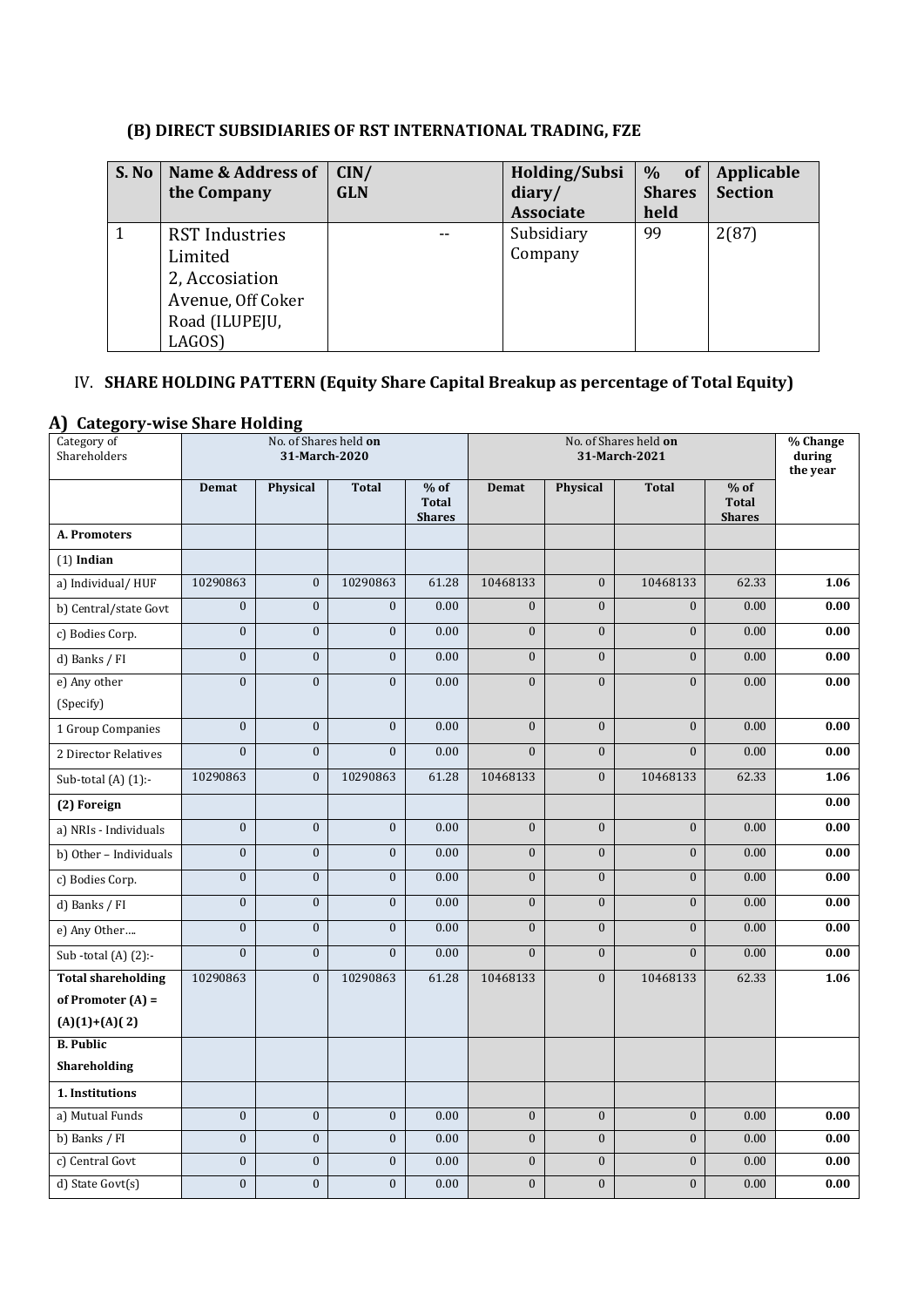| e) Venture Capital                             | $\mathbf{0}$     | $\mathbf{0}$     | $\mathbf{0}$     | 0.00     | $\mathbf{0}$     | $\overline{0}$   | $\overline{0}$   | 0.00   | 0.00    |
|------------------------------------------------|------------------|------------------|------------------|----------|------------------|------------------|------------------|--------|---------|
| Funds                                          |                  |                  |                  |          |                  |                  |                  |        |         |
| f) Insurance                                   | $\mathbf{0}$     | $\boldsymbol{0}$ | $\mathbf{0}$     | 0.00     | $\boldsymbol{0}$ | $\overline{0}$   | $\boldsymbol{0}$ | 0.00   | 0.00    |
| Companies                                      |                  |                  |                  |          |                  |                  |                  |        |         |
| g) FIIs                                        | $\mathbf{0}$     | $\mathbf{0}$     | $\mathbf{0}$     | 0.00     | $\mathbf{0}$     | $\overline{0}$   | $\mathbf{0}$     | 0.00   | 0.00    |
| h) Foreign Venture                             | $\mathbf{0}$     | $\boldsymbol{0}$ | $\mathbf{0}$     | 0.00     | $\boldsymbol{0}$ | $\overline{0}$   | $\overline{0}$   | 0.00   | 0.00    |
| Capital Funds                                  |                  |                  |                  |          |                  |                  |                  |        |         |
| i) Others (specify)                            | $\boldsymbol{0}$ | $\boldsymbol{0}$ | $\mathbf{0}$     | 0.00     | $\mathbf{0}$     | $\boldsymbol{0}$ | $\boldsymbol{0}$ | 0.00   | 0.00    |
| Foreign Portfolio                              |                  |                  |                  |          |                  |                  |                  |        |         |
| Investor                                       |                  |                  |                  |          |                  |                  |                  |        |         |
| Sub-total $(B)(1)$ :-                          | $\boldsymbol{0}$ | $\mathbf{0}$     | $\mathbf{0}$     | 0.00     | $\boldsymbol{0}$ | $\mathbf{0}$     | $\overline{0}$   | 0.00   | 0.00    |
| 2. Non-Institutions                            |                  |                  |                  |          |                  |                  |                  |        |         |
|                                                |                  |                  |                  |          |                  |                  |                  |        |         |
| a) Bodies Corp.                                | 409021           | $\mathbf{0}$     | 409021           | 2.44     | 508125           | $\boldsymbol{0}$ | 508125           | 3.03   | 0.59    |
| b) Individuals<br>i) Individual                | 1658236          | 39001            | 1697237          | 10.11    | 1382889          | 39001            | 1421890          | 8.47   | $-1.64$ |
| shareholders holding                           |                  |                  |                  |          |                  |                  |                  |        |         |
| nominal share capital<br>upto Rs. 1 lakh       |                  |                  |                  |          |                  |                  |                  |        |         |
| ii) Individual<br>shareholders holding         | 3667229          | $\mathbf{0}$     | 3667229          | 21.28    | 3812509          | $\boldsymbol{0}$ | 3812509          | 22.70  | 0.87    |
| nominal share capital                          |                  |                  |                  |          |                  |                  |                  |        |         |
| in excess of Rs 1 lakh                         |                  |                  |                  |          |                  |                  |                  |        |         |
|                                                |                  |                  |                  |          |                  |                  |                  |        |         |
| c) Others (specify)                            |                  |                  |                  |          |                  |                  |                  |        |         |
| Hindu Undivided                                |                  |                  |                  |          |                  |                  |                  |        |         |
| Family                                         | 528985           | $\boldsymbol{0}$ | 528985           | 3.15     | 458312           | $\boldsymbol{0}$ | 458312           | 2.73   | $-0.42$ |
| Trust                                          | $\boldsymbol{0}$ | $\boldsymbol{0}$ | $\boldsymbol{0}$ | 0.00     | $\boldsymbol{0}$ | $\mathbf{0}$     | $\boldsymbol{0}$ | 0.00   | 0.00    |
|                                                |                  |                  |                  |          |                  |                  |                  |        |         |
| <b>Clearing Member</b>                         | 95524            | $\boldsymbol{0}$ | 95524            | 0.57     | 69920            | $\boldsymbol{0}$ | 69920            | 0.42   | $-0.15$ |
| Non Resident Indians                           | $\mathbf{0}$     | $\boldsymbol{0}$ | $\mathbf{0}$     | 0.00     | 279              | $\overline{0}$   | 279              | 0.00   | 0.00    |
| Non Resident Indians<br>(Repat)                | 71455            | $\mathbf{0}$     | 71455            | 0.43     | 38122            | $\mathbf{0}$     | 38122            | 0.23   | $-0.20$ |
| Non Resident Indians                           | 33686            | $\boldsymbol{0}$ | 33686            | 0.20     | 16710            | $\mathbf{0}$     | 16710            | 0.10   | $-0.10$ |
| (Non Repat)                                    | 6464136          | 39001            | 6503137          | 38.72    | 6286866          | 39001            | 6325867          | 37.67  | $-1.06$ |
| Sub-total $(B)(2)$ :-<br><b>Total Public</b>   | 6464136          | 39001            | 6503137          | 38.72    | 6286866          | 39001            | 6325867          | 37.67  | $-1.06$ |
| Shareholding                                   |                  |                  |                  |          |                  |                  |                  |        |         |
| $(B)=(B)(1)+(B)(2)$                            |                  |                  |                  |          |                  |                  |                  |        |         |
| C. Shares held by<br><b>Custodian for GDRs</b> |                  |                  |                  |          |                  |                  |                  |        |         |
| & ADRs                                         |                  |                  |                  |          |                  |                  |                  |        |         |
| Promoter and                                   | $\mathbf{0}$     | $\mathbf{0}$     | $\mathbf{0}$     | 0.00     | $\mathbf{0}$     | $\mathbf{0}$     | $\mathbf{0}$     | 0.00   | 0.00    |
| promoter group                                 |                  |                  |                  |          |                  |                  |                  |        |         |
| Public                                         | $\mathbf{0}$     | $\boldsymbol{0}$ | $\mathbf{0}$     | $0.00\,$ | $\boldsymbol{0}$ | $\mathbf{0}$     | $\boldsymbol{0}$ | 0.00   | 0.00    |
| Sub-total (C)                                  | $\mathbf{0}$     | $\boldsymbol{0}$ | $\overline{0}$   | 0.00     | $\mathbf{0}$     | $\mathbf{0}$     | $\overline{0}$   | 0.00   | 0.00    |
| <b>Grand Total</b>                             | 16754999         | 39001            | 16794000         | 100.00   | 16754999         | 39001            | 16794000         | 100.00 | 0.00    |
| $(A+B+C)$                                      |                  |                  |                  |          |                  |                  |                  |        |         |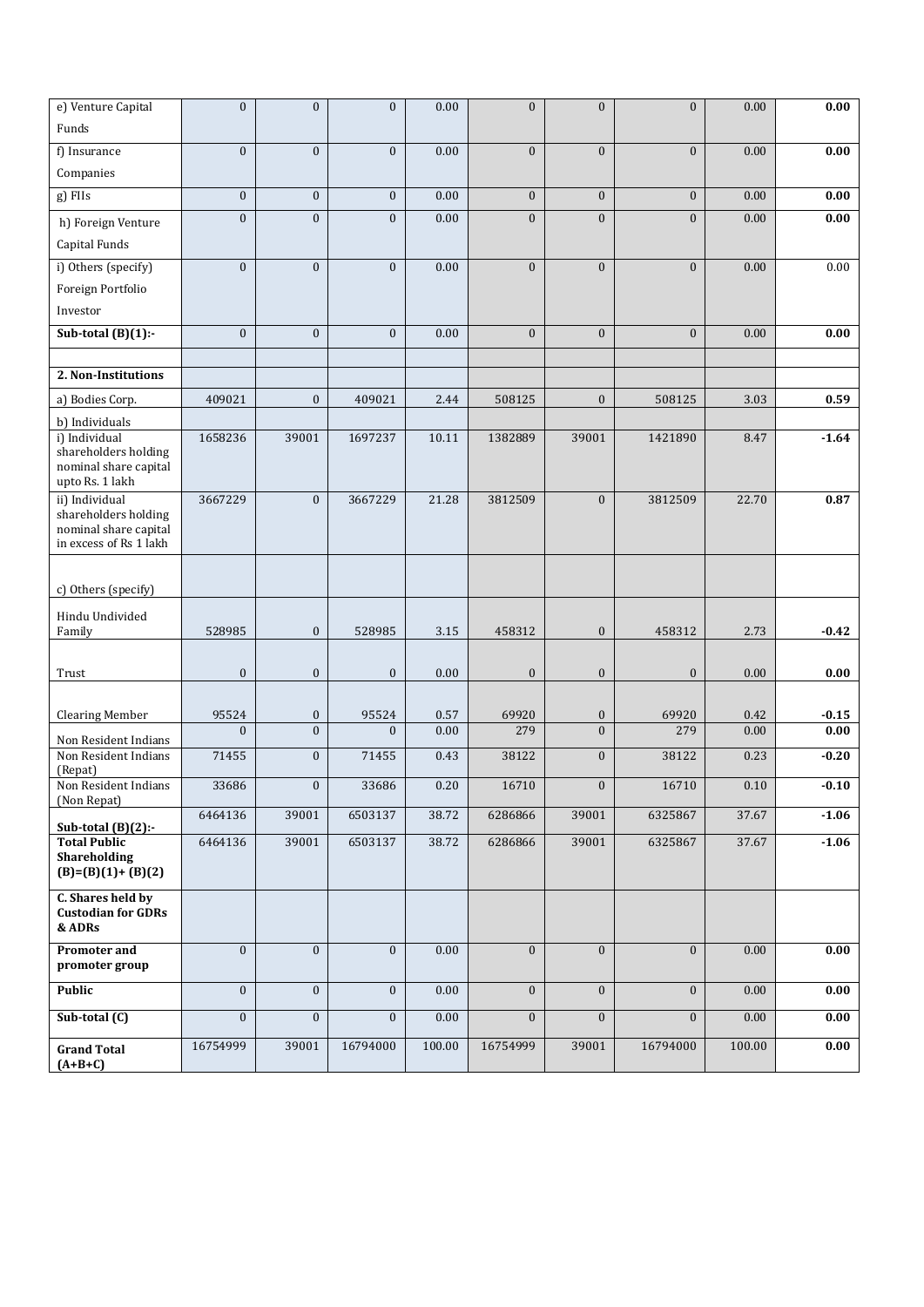### **B) Shareholding of Promoter-**

| S.No.        | Shareholder's<br><b>Name</b> |                         |                                                  | Shareholding at the beginning of the year                       |                         | Shareholding at the end of the year           |                                                                 |      |
|--------------|------------------------------|-------------------------|--------------------------------------------------|-----------------------------------------------------------------|-------------------------|-----------------------------------------------|-----------------------------------------------------------------|------|
|              |                              | No. of<br><b>Shares</b> | % of total<br><b>Shares of</b><br>the<br>company | <b>%of Shares</b><br>Pledged /<br>encumbered to<br>total shares | No. of<br><b>Shares</b> | % of total<br><b>Shares of the</b><br>company | <b>%of Shares</b><br>Pledged /<br>encumbered to<br>total shares |      |
| $\mathbf{1}$ | Naresh Kumar<br>Bansal       | 6212578                 | 36.99                                            | 0.00                                                            | 6389848                 | 38.05                                         | 0.00                                                            | 1.06 |
| 2            | Kumud Bansal                 | 692000                  | 4.12                                             | 0.00                                                            | 692000                  | 4.12                                          | 0.00                                                            | 0.00 |
| 3            | Richi Bansal                 | 1469287                 | 8.75                                             | 0.00                                                            | 1469287                 | 8.75                                          | 0.00                                                            | 0.00 |
| 4            | Krati Bansal                 | 450000                  | 2.68                                             | 0.00                                                            | 450000                  | 2.68                                          | 0.00                                                            | 0.00 |
| 5            | Nikhil Naresh<br>Bansal      | 1355998                 | 8.07                                             | 0.00                                                            | 1355998                 | 8.07                                          | 0.00                                                            | 0.00 |
| 6            | Kanika Bansal                | 111000                  | 0.66                                             | 0.00                                                            | 111000                  | 0.66                                          | 0.00                                                            | 0.00 |

## C) **Change in Promoters' Shareholding**

| S.<br>No.      | <b>Name of Shareholder</b>   | Shareholding of the promoters |                                        |               | <b>Cumulative Shareholding during the</b><br>year |  |
|----------------|------------------------------|-------------------------------|----------------------------------------|---------------|---------------------------------------------------|--|
|                |                              |                               |                                        |               |                                                   |  |
|                |                              | No. of<br>shares              | % of total<br>shares of the<br>company | No. of shares | % of total<br>shares of the<br>company            |  |
| $\mathbf{1}$   | <b>Naresh Kumar Bansal</b>   |                               |                                        |               |                                                   |  |
|                | At the beginning of the year | 6212578                       | 36.99                                  |               |                                                   |  |
|                | Change during the Year       | 177270                        | 1.06                                   |               |                                                   |  |
|                | At the end of the year       |                               |                                        | 6389848       | 38.05                                             |  |
|                |                              |                               |                                        |               |                                                   |  |
| $\overline{2}$ | <b>Kumud Bansal</b>          |                               |                                        |               |                                                   |  |
|                | At the beginning of the year | 692000                        | 4.12                                   |               |                                                   |  |
|                | Change during the Year       | $\mathbf{0}$                  | 0.00                                   |               |                                                   |  |
|                | At the end of the year       |                               |                                        | 692000        | 4.12                                              |  |
|                |                              |                               |                                        |               |                                                   |  |
| 3              | <b>Richi Bansal</b>          |                               |                                        |               |                                                   |  |
|                | At the beginning of the year | 1469287                       | 8.75                                   |               |                                                   |  |
|                | Change during the Year       | 0                             | 0.00                                   |               |                                                   |  |
|                | At the end of the year       |                               |                                        | 1469287       | 8.75                                              |  |
|                |                              |                               |                                        |               |                                                   |  |
| $\overline{4}$ | <b>Krati Bansal</b>          |                               |                                        |               |                                                   |  |
|                | At the beginning of the year | 450000                        | 2.68                                   |               |                                                   |  |
|                | Change during the Year       | $\mathbf{0}$                  | 0.00                                   |               |                                                   |  |
|                | At the end of the year       |                               |                                        | 450000        | 2.68                                              |  |
|                |                              |                               |                                        |               |                                                   |  |
| 5              | <b>Nikhil Naresh Bansal</b>  |                               |                                        |               |                                                   |  |
|                | At the beginning of the year | 1355998                       | 8.07                                   |               |                                                   |  |
|                | Change during the Year       | $\Omega$                      | 0.00                                   |               |                                                   |  |
|                | At the end of the year       |                               |                                        | 1355998       | 8.07                                              |  |
|                |                              |                               |                                        |               |                                                   |  |
| 6              | <b>Kanika Bansal</b>         |                               |                                        |               |                                                   |  |
|                | At the beginning of the year | 111000                        | 0.66                                   |               |                                                   |  |
|                | Change during the Year       | 0                             | 0.00                                   |               |                                                   |  |
|                | At the end of the year       |                               |                                        | 111000        | 0.66                                              |  |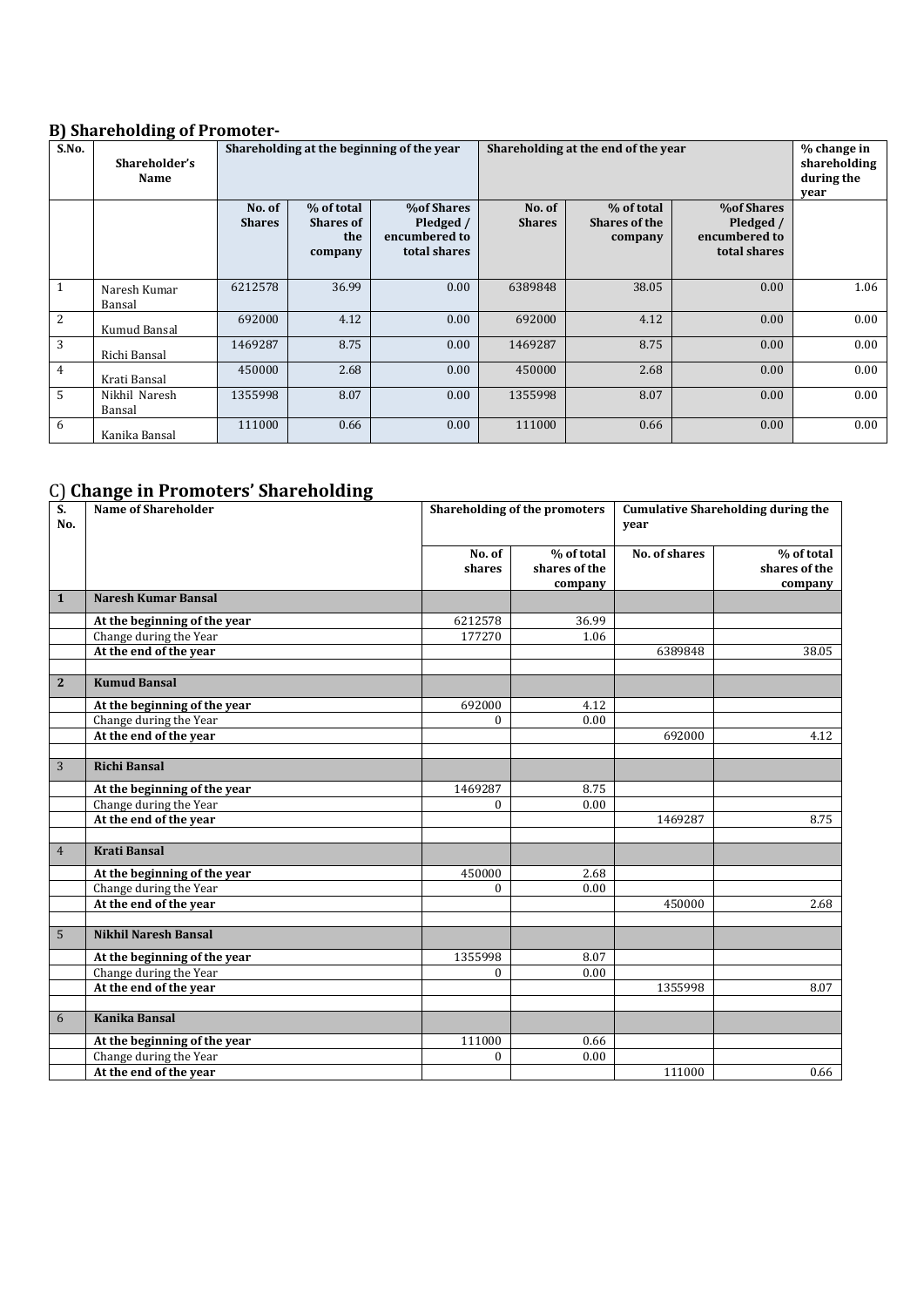## **D) Shareholding Pattern of top ten Shareholders (Other than Directors and Promoters):**

| S.No.          | Name of Shareholders (Top 10 Shareholders) |               | Shareholding at the beginning of |               | Shareholding at the end of the |
|----------------|--------------------------------------------|---------------|----------------------------------|---------------|--------------------------------|
|                |                                            | the year      |                                  | vear          |                                |
|                |                                            | No. of shares | % of total shares                | No. of shares | % of total                     |
|                |                                            |               | of the company                   |               | shares of the                  |
|                |                                            |               |                                  |               | company                        |
|                | <b>TARUN DHIR</b>                          | 1209821       | 7.20                             | 1209821       | 7.20                           |
| $\overline{2}$ | <b>MADHUKAR SHETH</b>                      | 775995        | 4.62                             | 775995        | 4.66                           |
| 3              | <b>RITA DHAWAN</b>                         | 297602        | 1.77                             | 297602        | 1.77                           |
| 4              | <b>VIPUL BANSAL</b>                        | 211415        | 1.26                             | 211415        | 1.26                           |
| 5              | SUMIT P DESAI (HUF)                        | 170000        | 1.01                             | 170000        | 1.01                           |
| 6              | PRAFULCHANDRA ANANTRAI DESAI               | 142980        | 0.85                             | $\Omega$      | 0.00                           |
| 7              | KUSH RAKESH KUMAR GUPTA                    | 7036          | 0.04                             | 142736        | 0.85                           |
| 8              | DESAI NIRAL NEERAV                         | 141572        | 0.84                             | 93408         | 0.56                           |
| 9              | PRAMOD KUMAR RAJPUT                        | 106000        | 0.63                             | 78852         | 0.47                           |
| 10             | NIRAJ RAJNIKANT SHAH                       | 0             | 0.00                             |               |                                |
| 11             | <b>KAMAL VISARIA</b>                       | 100000        | 0.60                             | 100000        | 0.60                           |
| 12             | <b>VIKAS GUPTA</b>                         | 17618         | 0.10                             | 92913         | 0.55                           |
| 13             | <b>IYOTIVARDHAN IAIPURIA</b>               | 90622         | 0.54                             | 70496         | 0.42                           |

| S.<br>No.      | <b>Name of Shareholder</b>                                 | of the year      | Shareholding at the beginning          |                  | <b>Cumulative Shareholding during the</b> |
|----------------|------------------------------------------------------------|------------------|----------------------------------------|------------------|-------------------------------------------|
|                |                                                            | No. of<br>shares | % of total<br>shares of the<br>company | No. of shares    | % of total<br>shares of the<br>company    |
| $\mathbf{1}$   | <b>TARUN DHIR</b>                                          |                  |                                        |                  |                                           |
|                | At the beginning of the year                               | 1209821          | 7.20                                   |                  |                                           |
|                | Change during the Year                                     | $\Omega$         | 0.00                                   |                  |                                           |
|                | At the end of the year                                     |                  |                                        | 1209821          | 7.20                                      |
|                |                                                            |                  |                                        |                  |                                           |
| $\mathbf{2}$   | <b>MADHUKAR SHETH</b>                                      |                  |                                        |                  |                                           |
|                | At the beginning of the year                               | 775995           | 4.62                                   |                  |                                           |
|                | Change during the Year                                     |                  |                                        |                  |                                           |
|                | 14-Aug-2020                                                | 2002<br>353      |                                        | 777997           | 4.63                                      |
|                | 21-Aug-2020<br>28-Aug-2020                                 | 2248             |                                        | 778350<br>780598 | 4.63<br>4.65                              |
|                | 18-Sep-2020                                                | 1481             |                                        | 782079           | 4.66                                      |
|                | 18-Dec-2020                                                | 1194             |                                        | 783273           | 4.66                                      |
|                | At the end of the year                                     |                  |                                        | 775995           | 4.66                                      |
|                |                                                            |                  |                                        |                  |                                           |
| $\sqrt{3}$     | <b>RITA DHAWAN</b>                                         |                  |                                        |                  |                                           |
|                | At the beginning of the year                               | 297602           | 1.77                                   |                  |                                           |
|                | Change during the Year                                     | $\Omega$         | 0.00                                   |                  |                                           |
|                | At the end of the year                                     |                  |                                        | 297602           | 1.77                                      |
|                |                                                            |                  |                                        |                  |                                           |
| $\overline{4}$ | <b>VIPUL BANSAL</b>                                        |                  |                                        |                  |                                           |
|                | At the beginning of the year                               | 211415           | 1.26                                   |                  |                                           |
|                | Change during the Year                                     | $\mathbf{0}$     | 0.00                                   |                  |                                           |
|                | At the end of the year                                     |                  |                                        | 211415           | 1.26                                      |
|                |                                                            |                  |                                        |                  |                                           |
| 5 <sup>5</sup> | <b>SUMIT P DESAI (HUF)</b><br>At the beginning of the year | 170000           | 1.01                                   |                  |                                           |
|                | Change during the Year                                     | 0                | 0.00                                   |                  |                                           |
|                | At the end of the year                                     |                  |                                        | 170000           | 1.01                                      |
|                |                                                            |                  |                                        |                  |                                           |
| 6              | PRAFULCHANDRA ANANTRAI DESAI                               |                  |                                        |                  |                                           |
|                | At the beginning of the year                               | 142980           | 0.85                                   |                  |                                           |
|                | Change during the Year                                     |                  |                                        |                  |                                           |
|                | 26-Feb-2021                                                | $-142980$        |                                        | $\mathbf{0}$     | 0.00                                      |
|                | At the end of the year                                     |                  |                                        | $\bf{0}$         | 0.00                                      |
|                |                                                            |                  |                                        |                  |                                           |
| $\overline{7}$ | <b>KUSH RAKESH KUMAR GUPTA</b>                             |                  |                                        |                  |                                           |
|                | At the beginning of the year                               | 7036             | 0.04                                   |                  |                                           |
|                | Change during the Year                                     |                  |                                        |                  |                                           |
|                | 24-Apr-2020                                                | 1000             |                                        | 8036             | 0.05                                      |
|                | 01-May-2020                                                | 4000             |                                        | 12036            | 0.07                                      |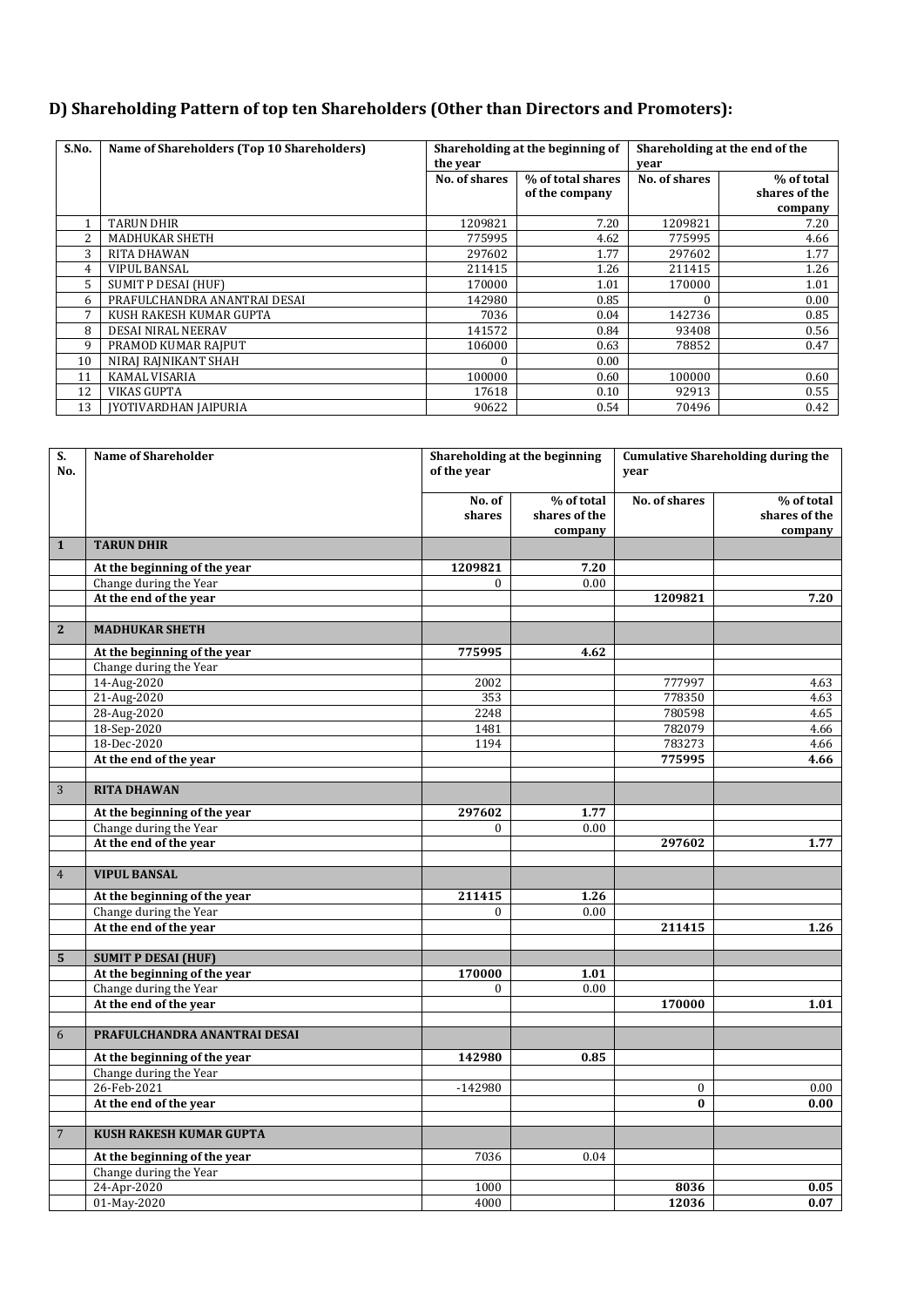|           | 08-May-2020                                               | 4420                |      | 16456            | 0.10         |
|-----------|-----------------------------------------------------------|---------------------|------|------------------|--------------|
|           | 22-May-2020                                               | 2509                |      | 18965            | 0.11         |
|           | 29-May-2020                                               | 4500                |      | 23465            | 0.14         |
|           | 05-Jun-2020                                               | 8041                |      | 31506            | 0.19         |
|           | 12-Jun-2020<br>26-Jun-2020                                | 8653<br>20905       |      | 40159<br>61064   | 0.24<br>0.36 |
|           | 30-Jun-2020                                               | 2000                |      | 63064            | 0.38         |
|           | 03-Jul-2020                                               | 6653                |      | 69717            | 0.42         |
|           | 10-Jul-2020                                               | 1500                |      | 71217            | 0.42         |
|           | 17-Jul-2020                                               | 1891                |      | 73108            | 0.44         |
|           | 31-Jul-2020                                               | 4200                |      | 77308            | 0.46         |
|           | 14-Aug-2020                                               | 6223                |      | 83531            | 0.50         |
|           | 21-Aug-2020                                               | 19723               |      | 103254           | 0.61         |
|           | 28-Aug-2020                                               | 14356               |      | 117610           | 0.70         |
|           | 04-Sep-2020                                               | $-9788$             |      | 107822           | 0.64         |
|           | 11-Sep-2020                                               | 4673                |      | 112495           | 0.67         |
|           | 18-Sep-2020                                               | 18640               |      | 131135           | 0.78         |
|           | 25-Sep-2020                                               | $-1218$             |      | 129917           | 0.77         |
|           | 30-Sep-2020<br>23-Oct-2020                                | $-26322$<br>300     |      | 103595<br>103895 | 0.62         |
|           | 30-Oct-2020                                               | $-4000$             |      | 99895            | 0.62<br>0.59 |
|           | 06-Nov-2020                                               | 30                  |      | 99925            | 0.60         |
|           | 20-Nov-2020                                               | $-3286$             |      | 96639            | 0.58         |
|           | 27-Nov-2020                                               | $-13500$            |      | 83139            | 0.50         |
|           | 04-Dec-2020                                               | $-6564$             |      | 76575            | 0.46         |
|           | 11-Dec-2020                                               | $-5073$             |      | 71502            | 0.43         |
|           | 18-Dec-2020                                               | $-2106$             |      | 69396            | 0.41         |
|           | 15-Jan-2021                                               | $-66693$            |      | 2703             | 0.02         |
|           | 22-Jan-2021                                               | 116                 |      | 2819             | 0.02         |
|           | 05-Feb-2021                                               | 6204                |      | 9023             | 0.05         |
|           | 26-Feb-2021                                               | 6509                |      | 15532            | 0.09         |
|           | 05-Mar-2021                                               | 15246               |      | 30778            | 0.18         |
|           | 19-Mar-2021                                               | 34245               |      | 65023            | 0.39         |
|           | 26-Mar-2021<br>31-Mar-2021                                | 10350<br>67363      |      | 75373<br>142736  | 0.45<br>0.85 |
|           | At the end of the year                                    |                     |      | 142736           | 0.85         |
|           |                                                           |                     |      |                  |              |
|           |                                                           |                     |      |                  |              |
| 8         |                                                           |                     |      |                  |              |
|           | <b>DESAI NIRAL NEERAV</b><br>At the beginning of the year | 141572              | 0.84 |                  |              |
|           | Change during the Year                                    |                     |      |                  |              |
|           | 15-Jan-2021                                               | $-28121$            |      | 113451           | 0.68         |
|           | 22-Jan-2021                                               | $-20043$            |      | 93408            | 0.56         |
|           | At the end of the year                                    |                     |      | 93408            | 0.56         |
|           |                                                           |                     |      |                  |              |
| 9         | PRAMOD KUMAR RAJPUT                                       |                     |      |                  |              |
|           | At the beginning of the year                              | 106000              | 0.63 |                  |              |
|           | Change during the Year                                    |                     |      |                  |              |
|           | 24-Apr-2020                                               | $-3000$             |      | 103000           | 0.61         |
|           | 01-May-2020                                               | $-1611$             |      | 101389           | 0.60         |
|           | 08-May-2020                                               | $-1389$             |      | 100000           | 0.60         |
|           | 15-May-2020                                               | 500                 |      | 100500           | 0.60         |
|           | 29-May-2020                                               | $-500$              |      | 100000<br>95000  | 0.60         |
|           | 08-Jan-2021<br>15-Jan-2021                                | $-5000$             |      |                  | 0.57<br>0.44 |
|           | 22-Jan-2021                                               | $-20294$<br>$-1333$ |      | 74706<br>73373   | 0.44         |
|           | 29-Jan-2021                                               | 1627                |      | 75000            | 0.45         |
|           | 05-Feb-2021                                               | 1000                |      | 76000            | 0.45         |
|           | 12-Feb-2021                                               | $-1000$             |      | 75000            | 0.45         |
|           | 19-Feb-2021                                               | $-4010$             |      | 70990            | 0.42         |
|           | 26-Feb-2021                                               | 4010                |      | 75000            | 0.45         |
|           | 19-Mar-2021                                               | 399                 |      | 75399            | 0.45         |
|           | 26-Mar-2021                                               | 2601                |      | 78000            | 0.46         |
|           | 31-Mar-2021                                               | 852                 |      | 78852            | 0.47         |
|           | At the end of the year                                    |                     |      | 78852            | 0.47         |
|           |                                                           |                     |      |                  |              |
| <b>10</b> | <b>NIRAJ RAJNIKANT SHAH</b>                               |                     |      |                  |              |
|           | At the beginning of the year                              | $\bf{0}$            | 0.00 |                  |              |
|           | Change during the Year                                    |                     |      |                  |              |
|           | 05-Mar-2021                                               | 93500<br>10000      |      | 93500            | 0.56<br>0.62 |
|           | 12-Mar-2021<br>At the end of the year                     |                     |      | 103500<br>103500 | 0.62         |
|           |                                                           |                     |      |                  |              |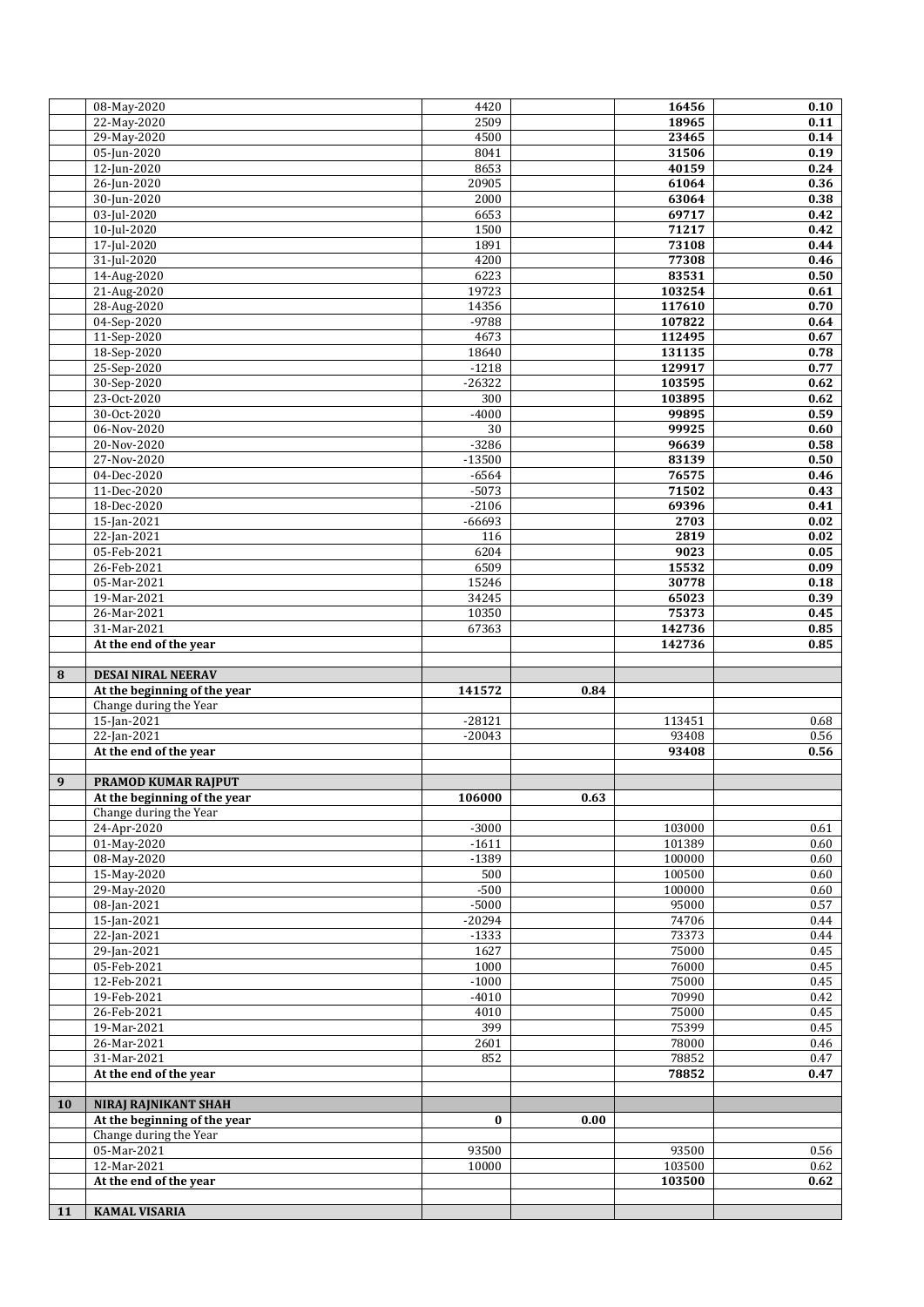|    | At the beginning of the year | 100000       | 0.60 |        |      |
|----|------------------------------|--------------|------|--------|------|
|    | Change during the Year       | $\mathbf{0}$ | 0.00 |        |      |
|    | At the end of the year       |              |      | 100000 | 0.60 |
|    |                              |              |      |        |      |
| 12 | <b>VIKAS GUPTA</b>           |              |      |        |      |
|    | At the beginning of the year | 17618        | 0.10 |        |      |
|    | Change during the Year       |              |      |        |      |
|    | 03-Apr-2020                  | 5976         |      | 23594  | 0.14 |
|    | 10-Apr-2020                  | 17099        |      | 40693  | 0.24 |
|    | 17-Apr-2020                  | 6935         |      | 47628  | 0.28 |
|    | 24-Apr-2020                  | 8203         |      | 55831  | 0.33 |
|    | 01-May-2020                  | 2000         |      | 57831  | 0.34 |
|    | 08-May-2020                  | 2366         |      | 60197  | 0.36 |
|    | 29-May-2020                  | 4644         |      | 64841  | 0.39 |
|    | 05-Jun-2020                  | 1500         |      | 66341  | 0.40 |
|    | 10-Jul-2020                  | 6173         |      | 72514  | 0.43 |
|    | 31-Jul-2020                  | 1800         |      | 74314  | 0.44 |
|    | 14-Aug-2020                  | 2000         |      | 76314  | 0.45 |
|    | 21-Aug-2020                  | 743          |      | 77057  | 0.46 |
|    | 28-Aug-2020                  | 4251         |      | 81308  | 0.48 |
|    | 04-Sep-2020                  | $-8850$      |      | 72458  | 0.43 |
|    | 18-Sep-2020                  | 3115         |      | 75573  | 0.45 |
|    | 25-Sep-2020                  | $-5981$      |      | 69592  | 0.41 |
|    | 30-Sep-2020                  | 3162         |      | 72754  | 0.43 |
|    | 09-Oct-2020                  | 9253         |      | 82007  | 0.49 |
|    | 16-Oct-2020                  | 7615         |      | 89622  | 0.53 |
|    | 20-Nov-2020                  | $-15000$     |      | 74622  | 0.44 |
|    | 27-Nov-2020                  | $-3500$      |      | 71122  | 0.42 |
|    | 04-Dec-2020                  | $-3449$      |      | 67673  | 0.40 |
|    | 18-Dec-2020                  | $-2000$      |      | 65673  | 0.39 |
|    | 08-Jan-2021                  | 530          |      | 66203  | 0.39 |
|    | 15-Jan-2021                  | $-50527$     |      | 15676  | 0.09 |
|    | $22$ -Jan-2021               | 284          |      | 15960  | 0.10 |
|    | 29-Jan-2021                  | $-1000$      |      | 14960  | 0.09 |
|    | 19-Feb-2021                  | 128          |      | 15088  | 0.09 |
|    | 26-Feb-2021                  | 7421         |      | 22509  | 0.13 |
|    | 12-Mar-2021                  | 2353         |      | 24862  | 0.15 |
|    | 19-Mar-2021                  | 10804        |      | 35666  | 0.21 |
|    | 26-Mar-2021                  | 12000        |      | 47666  | 0.28 |
|    | 31-Mar-2021                  | 45247        |      | 92913  | 0.55 |
|    | At the end of the year       |              |      | 92913  | 0.55 |
|    |                              |              |      |        |      |
| 13 | <b>JYOTIVARDHAN JAIPURIA</b> |              |      |        |      |
|    | At the beginning of the year | 90622        | 0.54 |        |      |
|    | Change during the Year       |              |      |        |      |
|    | 08-Jan-2021                  | 1000         |      | 91622  | 0.55 |
|    | 26-Mar-2021                  | $-21000$     |      | 70622  | 0.42 |
|    | 31-Mar-2021                  | $-126$       |      | 70496  | 0.42 |
|    | At the end of the year       |              |      | 70496  | 0.42 |
|    |                              |              |      |        |      |

# E) **Shareholding of Directors and Key Managerial Personnel:**

| SN           | Shareholding of each Directors and each Key<br><b>Managerial Personnel</b> | Shareholding at the beginning<br>of the year |                                        | <b>Cumulative Shareholding during the</b><br>Year |                                        |
|--------------|----------------------------------------------------------------------------|----------------------------------------------|----------------------------------------|---------------------------------------------------|----------------------------------------|
|              |                                                                            | No. of shares                                | % of total<br>shares of the<br>company | No. of shares                                     | % of total<br>shares of the<br>company |
|              | Naresh Kumar Bansal                                                        |                                              |                                        |                                                   |                                        |
|              | At the beginning of the year                                               | 6212578                                      | 36.99                                  |                                                   |                                        |
|              | Change during the Year                                                     | 177270                                       | 1.06                                   |                                                   |                                        |
|              | At the end of the year                                                     |                                              |                                        | 6389848                                           | 38.05                                  |
| $\mathbf{2}$ | <b>Richi Bansal</b>                                                        |                                              |                                        |                                                   |                                        |
|              | At the beginning of the year                                               | 1469287                                      | 8.75                                   |                                                   |                                        |
|              | Change during the Year                                                     | $\Omega$                                     | 0.00                                   |                                                   |                                        |
|              | At the end of the vear                                                     |                                              |                                        | 1469287                                           | 8.75                                   |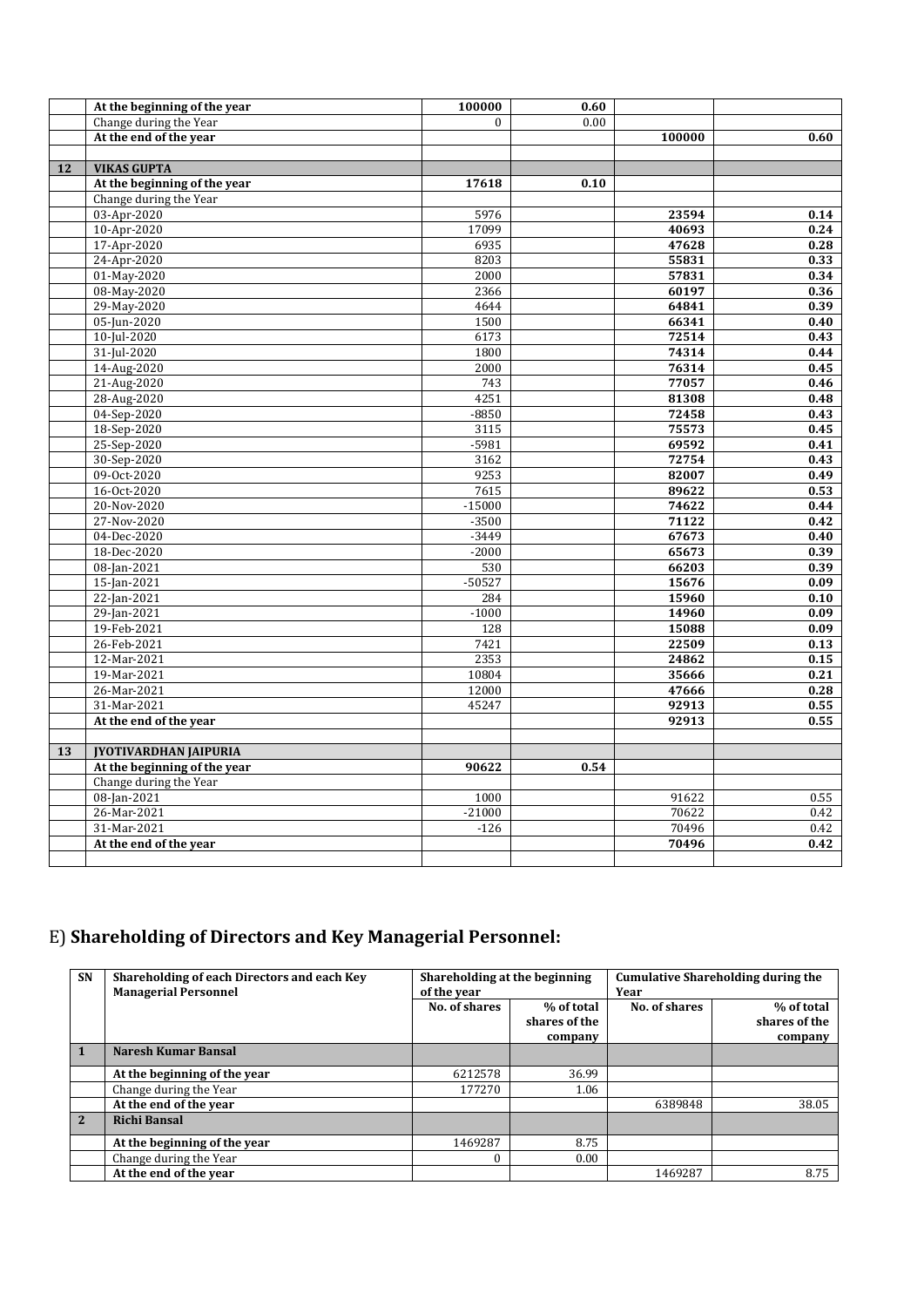#### V) **INDEBTEDNESS -**Indebtedness of the Company including interest outstanding/accrued but not due for payment.

|                                                     |                                            |                           |                 | (₹ in Lakhs)                 |
|-----------------------------------------------------|--------------------------------------------|---------------------------|-----------------|------------------------------|
|                                                     | <b>Secured Loans</b><br>excluding deposits | <b>Unsecured</b><br>Loans | <b>Deposits</b> | Total<br><b>Indebtedness</b> |
| Indebtedness at the beginning of the financial year |                                            |                           |                 |                              |
| i) Principal Amount                                 | 6861.12                                    | 59.94                     | NIL             | 6921.06                      |
| ii) Interest due but not paid                       |                                            |                           | <b>NIL</b>      |                              |
| iii) Interest accrued but not due                   | $\overline{\phantom{a}}$                   | $\overline{\phantom{0}}$  | <b>NIL</b>      |                              |
| Total (i+ii+iii)                                    | 6861.12                                    | 59.94                     | <b>NIL</b>      | 6921.06                      |
| Change in Indebtedness during the financial year    |                                            |                           |                 |                              |
| * Addition                                          | 56475.87                                   | 465.96                    | <b>NIL</b>      | 56941.83                     |
| * Reduction                                         | 55919.35                                   | 324.58                    | <b>NIL</b>      | 56243.93                     |
| Net Change                                          | 556.52                                     | 141.38                    | NIL             | 697.90                       |
| Indebtedness at the end of the financial year       |                                            |                           |                 |                              |
| i) Principal Amount                                 | 7417.64                                    | 201.32                    | <b>NIL</b>      | 7618.96                      |
| ii) Interest due but not paid                       |                                            |                           | <b>NIL</b>      |                              |
| iii) Interest accrued but not due                   | $\blacksquare$                             |                           | <b>NIL</b>      | $\overline{\phantom{a}}$     |
| Total (i+ii+iii)                                    | 7417.64                                    | 201.32                    | <b>NIL</b>      | 7618.96                      |

## **VI. REMUNERATION OF DIRECTORS AND KEY MANAGERIAL PERSONNEL-**

**A.** Remuneration to Managing Director, Whole-time Directors and/or Manager:

|                |                                                                                        |                                                                                                                                                                                                                                                                                                                                                                                                                                                                                                                              |                                      |                                                            | (₹ in Lakhs)        |
|----------------|----------------------------------------------------------------------------------------|------------------------------------------------------------------------------------------------------------------------------------------------------------------------------------------------------------------------------------------------------------------------------------------------------------------------------------------------------------------------------------------------------------------------------------------------------------------------------------------------------------------------------|--------------------------------------|------------------------------------------------------------|---------------------|
| S.No.          | <b>Particulars of Remuneration</b>                                                     | Name of<br>MD/WTD/<br><b>Manager</b>                                                                                                                                                                                                                                                                                                                                                                                                                                                                                         | Name of Other Executive Director     |                                                            | <b>Total Amount</b> |
|                |                                                                                        | Mr. Naresh<br>Kumar Bansal,<br><b>MD</b>                                                                                                                                                                                                                                                                                                                                                                                                                                                                                     | Mr. Richi<br><b>Bansal, Director</b> | Mr. Surender<br><b>Kumar</b><br>Sharma.<br><b>Director</b> |                     |
| $\mathbf{1}$   | Gross salary                                                                           |                                                                                                                                                                                                                                                                                                                                                                                                                                                                                                                              |                                      |                                                            |                     |
|                | (a) Salary as per provisions contained in<br>Section 17(1) of the Income-tax Act, 1961 | 45.61                                                                                                                                                                                                                                                                                                                                                                                                                                                                                                                        | 39.91                                | 3.20                                                       | 88.72               |
|                | (b) Value of perquisites $u/s$ 17(2) Income-tax<br>Act. 1961                           | 0.40                                                                                                                                                                                                                                                                                                                                                                                                                                                                                                                         | 0.40                                 | 0.17                                                       | 0.97                |
|                | (c) Profits in lieu of salary under section 17(3)<br>Income-tax Act, 1961              |                                                                                                                                                                                                                                                                                                                                                                                                                                                                                                                              |                                      |                                                            |                     |
| 2              | <b>Stock Option</b>                                                                    |                                                                                                                                                                                                                                                                                                                                                                                                                                                                                                                              | ۰                                    |                                                            |                     |
| 3              | Sweat Equity                                                                           |                                                                                                                                                                                                                                                                                                                                                                                                                                                                                                                              |                                      |                                                            |                     |
| $\overline{4}$ | Commission<br>- as % of profit<br>- others, specify                                    |                                                                                                                                                                                                                                                                                                                                                                                                                                                                                                                              |                                      |                                                            |                     |
| 5              | Others, please specify                                                                 |                                                                                                                                                                                                                                                                                                                                                                                                                                                                                                                              |                                      |                                                            |                     |
|                | Total (A)                                                                              | 46.01                                                                                                                                                                                                                                                                                                                                                                                                                                                                                                                        | 40.31                                | 3.37                                                       | 89.69               |
|                | Ceiling as per the Act                                                                 | Due to the Inadequate profit, in terms of section 198 of the Companies<br>Act, 2013 ("the Act"), the Remuneration to Managing Director &<br>Director exceeds the prescribed ceiling as provided in section 197 of<br>the Act read together with Schedule V of the Companies Act, 2013.<br>Accordingly, Approval of Members of the Company by Special<br>Resolution in Extra-Ordinary Meeting held on 3rd March, 2017, under<br>Section 196, 197, 203 and other applicable provisions, if any, of the<br>Companies Act, 2013. |                                      |                                                            |                     |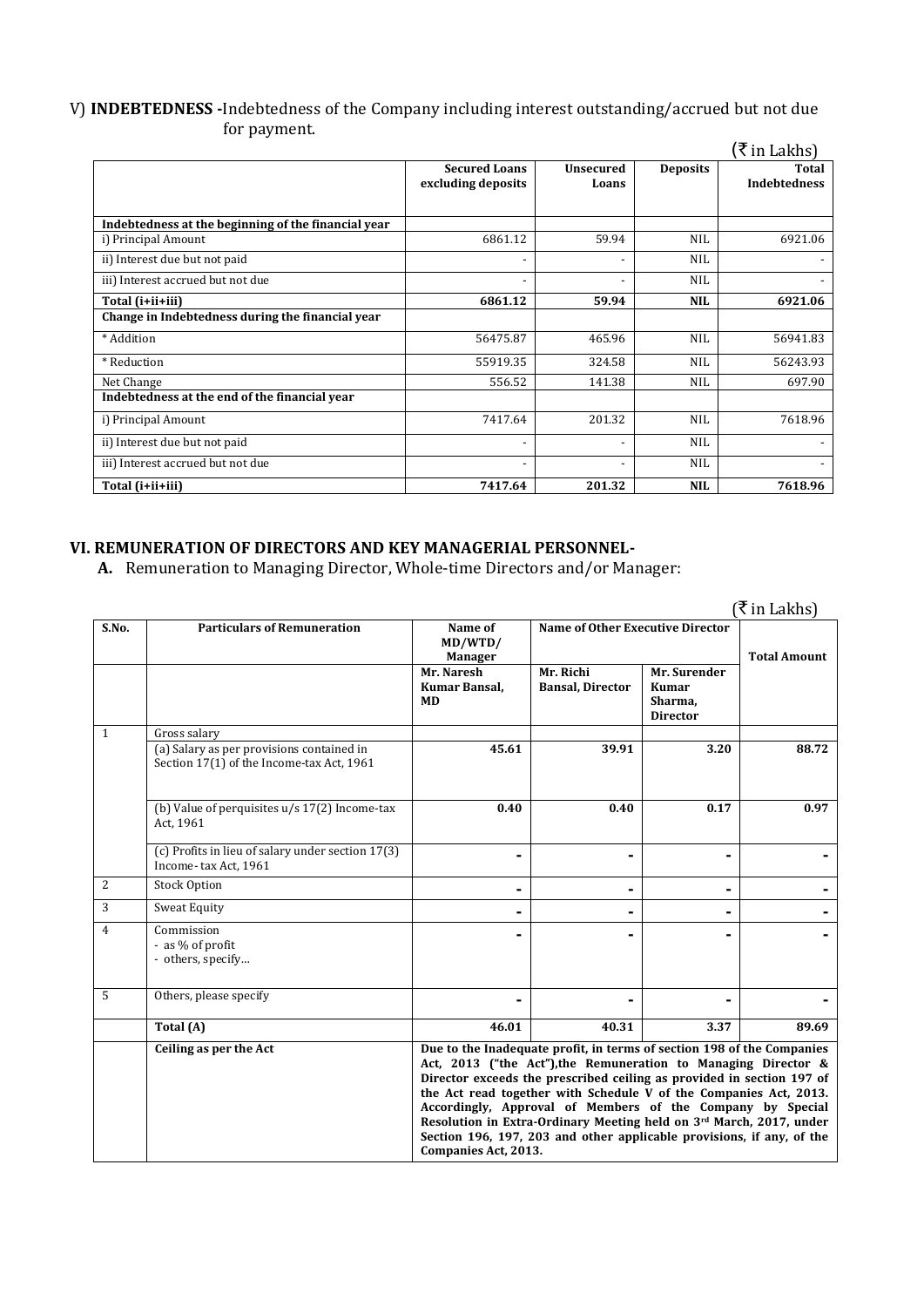#### **B. Remuneration to other directors**

## $(\bar{\mathbf{\xi}}$  in Lakhs)

| S.N.         | <b>Particulars of Remuneration</b>                         | <b>Name of Directors</b>           |                             |                            |                                           |                     |
|--------------|------------------------------------------------------------|------------------------------------|-----------------------------|----------------------------|-------------------------------------------|---------------------|
|              |                                                            | Mr. Bharat<br><b>Bhushan Sahny</b> | Mr. Charat<br><b>Sharma</b> | Mr.Jai<br>Prakash<br>Gupta | Mrs. Anju<br>Gupta                        | <b>Total Amount</b> |
| $\mathbf{1}$ | <b>Independent Directors</b>                               |                                    |                             |                            |                                           |                     |
|              | Fee for attending board committee meetings                 | 0.40                               | 0.20                        | 0.20                       | 0.35                                      | 1.15                |
|              | Remuneration by way of Commission                          | $\mathbf{u}$                       | ۰.                          |                            |                                           | $- -$               |
|              | Others, please specify                                     | --                                 | --                          |                            |                                           | $- -$               |
|              | Total (1)                                                  | 0.40                               | 0.20                        | 0.20                       | 0.35                                      | 1.15                |
| 2            | <b>Other Non-Executive Directors</b>                       |                                    |                             |                            |                                           |                     |
|              | Fee for attending board committee meetings                 | $-$                                | $-$                         |                            | $\sim$ $\sim$                             | --                  |
|              | Commission                                                 | $\overline{\phantom{a}}$           | --                          |                            | $\overline{\phantom{a}}$<br>$\sim$ $\sim$ |                     |
|              | Others, please specify                                     | --                                 | --                          |                            | --                                        |                     |
|              |                                                            |                                    |                             |                            | $-$                                       |                     |
|              | Total (2)                                                  | --                                 | --                          |                            | $ -$                                      |                     |
|              |                                                            |                                    |                             |                            | $-$                                       |                     |
|              | Total $(B)=(1+2)$                                          |                                    |                             |                            |                                           | 1.15                |
|              | <b>Total Managerial</b><br><b>Remuneration Total=(A+B)</b> |                                    |                             |                            |                                           | 90.84               |

## **C. REMUNERATION TO KEY MANAGERIAL PERSONNEL OTHER THAN MD/MANAGER/WTD**

| SN | <b>Particulars of Remuneration</b>                                                       |                          | <b>Key Managerial Personnel</b>          |              |  |  |
|----|------------------------------------------------------------------------------------------|--------------------------|------------------------------------------|--------------|--|--|
|    |                                                                                          | <b>Company Secretary</b> | <b>Chief Financial</b><br><b>Officer</b> | <b>Total</b> |  |  |
| 1  | Gross salary                                                                             |                          |                                          |              |  |  |
|    | (a) Salary as per provisions contained in section $17(1)$ of<br>the Income-tax Act, 1961 | 5.06                     | 18.22                                    | 23.28        |  |  |
|    | (b) Value of perquisites u/s 17(2) Income-tax Act, 1961                                  | -                        |                                          |              |  |  |
|    | (c) Profits in lieu of salary under section 17(3) Income-tax<br>Act, 1961                |                          |                                          |              |  |  |
| 2  | <b>Stock Option</b>                                                                      | $\overline{\phantom{a}}$ |                                          |              |  |  |
| 3  | Sweat Equity                                                                             | $\overline{\phantom{a}}$ | $\overline{\phantom{0}}$                 | $\sim$       |  |  |
| 4  | Commission<br>- as % of profit<br>-others, specify                                       | $\overline{\phantom{0}}$ |                                          |              |  |  |
| 5  | Others, please specify                                                                   | -                        |                                          |              |  |  |
|    | <b>Total</b>                                                                             | 5.06                     | 18.22                                    | 23.28        |  |  |